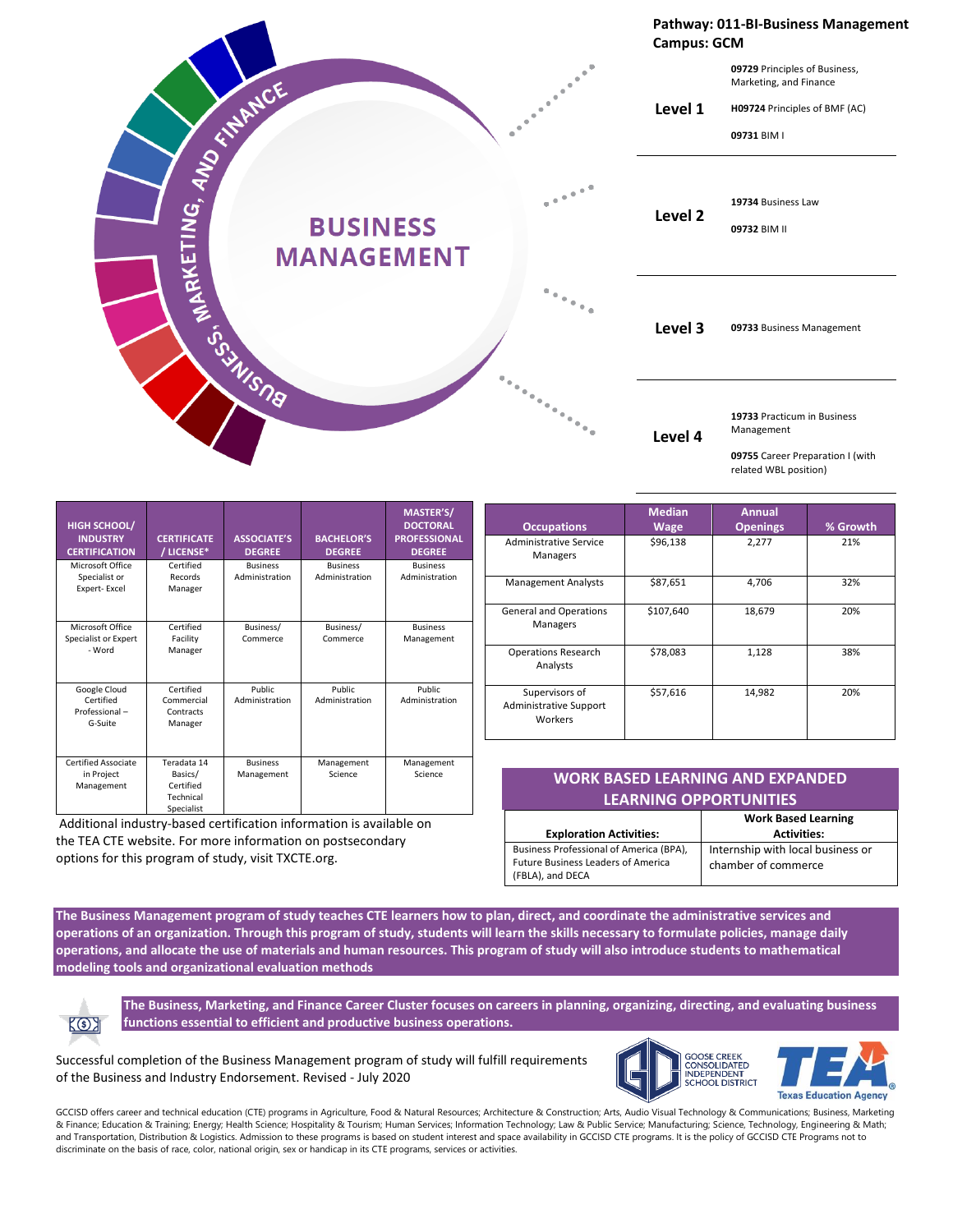## **COURSE INFORMATION**

| 09729<br>H09724   | <b>PRINCIPLES OF BUSINESS, MARKETING, AND FINANCE</b> |                     | GPA Level: Regular<br><b>GPA Level: Honors</b> |
|-------------------|-------------------------------------------------------|---------------------|------------------------------------------------|
| Grade Level: 9-12 | Service ID: 13011200 (1 cr.)                          | Prerequisites: None |                                                |

This course provides students with broad-based business knowledge and skills that every individual should know in all aspects of the business world. These aspects give the student entry-level skills needed for success in any career path you choose. Students will learn how to start and maintain a business including: developing a business plan, logo, business card creation, product marketing and advertising.

| 09731             | BUSINESS INFORMATION MANAGEMENT I |                     | <b>GPA Level: Regular</b> |
|-------------------|-----------------------------------|---------------------|---------------------------|
| Grade Level: 9-12 | Service ID: 13011400 (1 cr.)      | Prereguisites: None |                           |

This course develops technology skills with applications to personal, college, and business situations focusing on the Microsoft Office Suite – Word, Excel, PowerPoint, and Access. In addition, students gain knowledge of telecommunications, desktop publishing, presentation management, and emerging technologies. Skills are developed in order to prepare students for the MOS (Microsoft Office Specialist) certification exams

| 09732              | <b>BUSINESS INFORMATION MANAGEMENT II</b> |                                                  | GPA Level: Regular |
|--------------------|-------------------------------------------|--------------------------------------------------|--------------------|
| Grade Level: 10-12 | Service ID: 13011500 (1 cr.)              | Prerequisites: Business Information Management I |                    |

This rigorous, fast-paced course builds on technology skills developed in Business Information Management with applications to personal, college, and business situations focusing on the Microsoft Office Suite – Word, Excel, PowerPoint, and Access with the intent of earning industry certifications. In addition, students gain knowledge of desktop publishing, presentation management, and emerging technologies. Skills are developed in order to prepare students for the MOS (Microsoft Office Specialist) certification exam.

| 19734              | <b>BUSINESS LAW</b>          |                     | GPA Level: Regular |
|--------------------|------------------------------|---------------------|--------------------|
| Grade Level: 10-12 | Service ID: 13011700 (1 cr.) | Prereguisites: None |                    |

Students analyze the evolution and development of laws that govern business in our society. Students apply technical skills to address business applications of contemporary legal issues and analyze the social responsibility of business and industry.

| 09733              | <b>BUSINESS MANAGEMENT</b>   | GPA Level: Regular                        |  |
|--------------------|------------------------------|-------------------------------------------|--|
| Grade Level: 11-12 | Service ID: 13012100 (1 cr.) | Prerequisites: Business Law or Accounting |  |

Students will study the legal, managerial, financial, ethical, and international dimensions of business to make appropriate management decisions.

| 19733 | <b>PRACTICUM IN BUSINESS MANAGEMENT!</b>        |                                    | GPA Level: Regular |
|-------|-------------------------------------------------|------------------------------------|--------------------|
|       | Grade Level: 11-12 Service ID: 13012200 (2 cr.) | Prerequisites: Business Management |                    |

Practicum in Business Management is designed to give students supervised practical application of previously studied knowledge and skills. Practicum experiences occur in a paid or unpaid arrangement and a variety of locations appropriate to the nature and level of experience.

GCCISD offers career and technical education (CTE) programs in Agriculture, Food & Natural Resources; Architecture & Construction; Arts, Audio Visual Technology & Communications; Business, Marketing & Finance; Education & Training; Energy; Health Science; Hospitality & Tourism; Human Services; Information Technology; Law & Public Service; Manufacturing; Science, Technology, Engineering & Math; and Transportation, Distribution & Logistics. Admission to these programs is based on student interest and space availability in GCCISD CTE programs. It is the policy of GCCISD CTE Programs not to discriminate on the basis of race, color, national origin, sex or handicap in its CTE programs, services or activities.